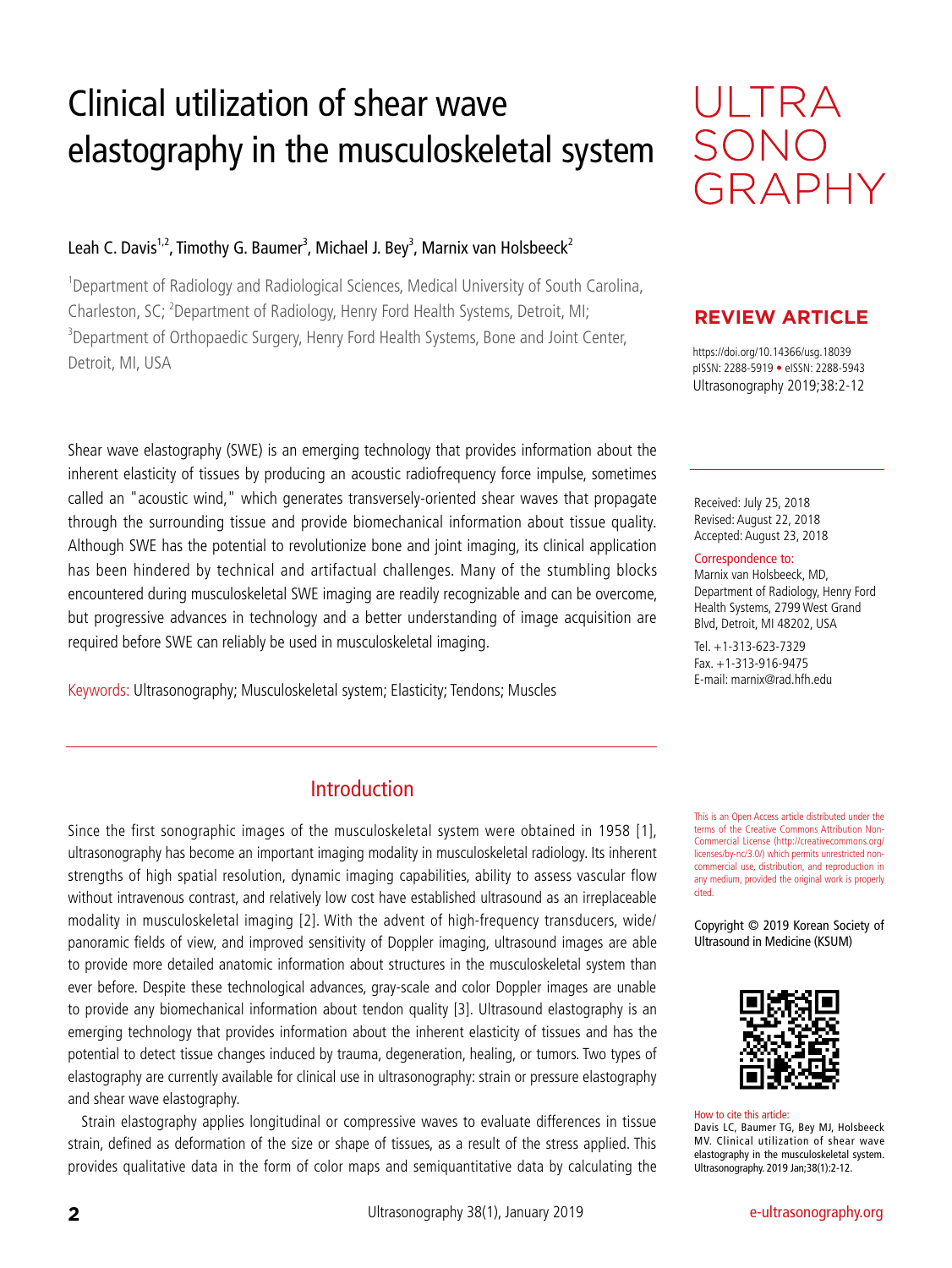strain ratio of tissue within a region of interest (ROI) in relation to surrounding tissues. It is currently utilized in the clinical evaluation of soft tissues that are relatively homogeneous in echotexture such as the liver, breast, and thyroid. Strain elastography has not been widely adopted for routine clinical use in the musculoskeletal system in the United States, at least insofar as we were able to gauge from a recent electronic survey of musculoskeletal radiology practices (Table 1).

Shear wave elastography (SWE) produces an acoustic radiofrequency force impulse, sometimes called an "acoustic wind," which generates transversely-oriented shear waves that propagate through surrounding tissue (Fig. 1). The velocity of the propagating shear waves is measured (m/sec) and a qualitative color map is produced. Theoretically, the shear modulus, or tissue elasticity, can then be calculated from the shear wave speed (SWS), providing important biomechanical information about tissue quality [4]. This objective data, acquired in a novel, non-invasive ultrasound examination, provides important clinical and prognostic information and has the potential to revolutionize bone and joint imaging.

Despite the excitement around SWE, its clinical application has been hindered by technical and artifactual challenges, and the technology currently remains primarily in "research mode," with

| Table 1. Responses to survey questions regarding the           |
|----------------------------------------------------------------|
| availability and utilization of ultrasound elastography in the |
| musculoskeletal system                                         |

| Ouestion                                                                                                | No. (%)    |
|---------------------------------------------------------------------------------------------------------|------------|
| Do you perform musculoskeletal ultrasound at your<br>institution?                                       |            |
| Yes                                                                                                     | 146 (89.5) |
| No                                                                                                      | 17(10.4)   |
| Is ultrasound elastography available at your<br>institution (in any body system)?                       |            |
| Yes                                                                                                     | 85 (52.2)  |
| <b>No</b>                                                                                               | 65 (39.9)  |
| Unsure                                                                                                  | 13(8.0)    |
| If elastography is available, which of the following<br>options are available?                          |            |
| Pressure/strain                                                                                         | 45 (52.9)  |
| Shear wave                                                                                              | 40 (47.1)  |
| If elastography is available, do you utilize it in the<br>musculoskeletal system for clinical purposes? |            |
| Yes                                                                                                     | 10(11.8)   |
| <b>No</b>                                                                                               | 75 (88.2)  |
| If elastography is available, do you utilize it in the<br>musculoskeletal system for research purposes? |            |
| Yes                                                                                                     | 22(25.9)   |
| <b>No</b>                                                                                               | 63 (74.1)  |

slow progress in the clinical realm over the past 15 years. The aims of this paper are to review the current state of shear wave imaging in the musculoskeletal system, to discuss the challenges related to image acquisition, to review technical obstacles, and to propose a path forward for SWE in the musculoskeletal system.

### Current State of Shear Wave Elastography

Despite progress in the laboratory setting, the utilization of SWE in clinical practice is still in its infancy. An electronic survey, created via SurveyMonkey (SurveyMonkey Inc., San Mateo, CA, USA; http:// www.surveymonkey.com) was sent to musculoskeletal radiologists throughout the United States who were members of the Society of Skeletal Radiology. Of the 163 respondents to the survey (Table 1), 85 (52.15%) stated that ultrasound elastography (either strain or shear wave) was available at their institution. Of those, 45



Fig. 1. Simplified illustration of shear wave elastography demonstrating the application of an acoustic radiofrequency impulse (ARFI, arrows) and the horizontal propagation of shear waves in the tissue (horizonal waves and interrupted curved lines). After the ARFI is applied, the transducer measures the velocity of the shear waves as they propagate through tissue, perpendicular to the original ARFI. From this information, a qualitative color map is created and a quantitative shear wave speed (SWS) is measured (m/sec). From the SWS, tissue elasticity can be calculated using the Young modulus, but it is important to consider that this calculation assumes an isotropic tissue with uniform density, and is therefore inaccurate in assessing in vivo tissues. For this reason, quantitative shear wave measurements in the musculoskeletal system are often reported as velocity or SWS, rather than tissue elasticity (kPa).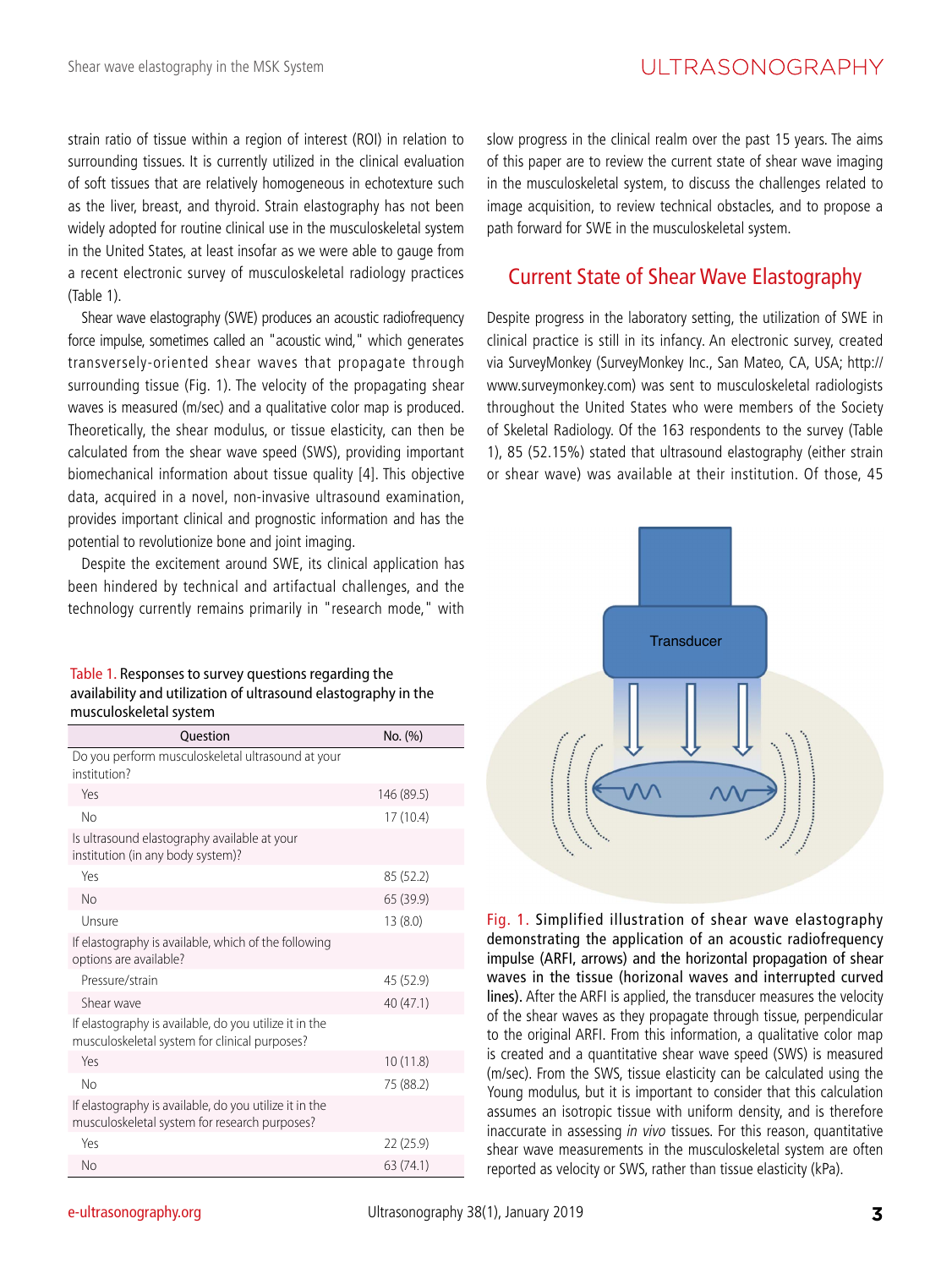respondents (52.94%) acknowledged the specific availability of SWE, a greater number than had strain elastography available ( $n=40$ , 47.10%).

Despite the fact that elastography technology was available for approximately half of the respondents, it was reported not to be widely used. In our survey, 22 respondents (25.88%) acknowledged utilization of any form of elastography for research purposes, while only 10 (11.76%) reported utilizing any form of elastography for clinical purposes. When queried about specific utilization of SWE, only five respondents (5.88%) stated that they utilized SWE in a clinical setting, and all five of those respondents worked in academic settings.

The reasons for the delayed clinical implementation of SWE in the musculoskeletal system are multifactorial but relate, at least in part, to difficulty obtaining reliable SWS measurements. While previous studies have demonstrated excellent inter-reader repeatability in the skin [5], and almost perfect inter-reader repeatability in the breast [6] and liver [7], results in the musculoskeletal system have been much more varied. Intra-user repeatability has been reported as good to very good (intra-class correlation coefficient [ICC] >0.6) in the majority of studies on both tendons and muscles. There are, however, still many discrepancies in inter-user repeatability (Table 2). While inter-user repeatability was reported to be good to very good  $(ICC > 0.6)$  for the gastrocnemius  $[8-10]$ , tibialis anterior  $[11]$ , and supraspinatus [12,13] muscles and for the flexor pollicis longus [14], quadriceps [14], patellar [15], and intramuscular supraspinatus [12] tendons, it was only reported as fair to moderate (0.2<ICC<0.6) for the abdominal wall muscles [16] and the Achilles [14] and patellar tendons [14].

Despite a fairly substantial body of work supporting inter-user and intra-user repeatability across a wide range of musculoskeletal tissues, the reliability of day-to-day measurements is less well studied and remains poorly understood (Table 2). Some studies have shown that, even with good or very good intra-reader and interreader repeatability, inter-day repeatability may be poor [12]. Only a few studies have shown good to very good inter-day repeatability

| Table 2. Reported intra-user, inter-user, and inter-day repeatability for shear wave measurements organized by author, the tissue |
|-----------------------------------------------------------------------------------------------------------------------------------|
| being analyzed, and repeatability values                                                                                          |

| <b>Tissue</b>                        | Intra-user repeatability | Inter-user repeatability | Inter-day repeatability | Study                                |
|--------------------------------------|--------------------------|--------------------------|-------------------------|--------------------------------------|
| Biceps brachii                       | $0.89 - 0.94$            |                          |                         | Nordez et al. (2008) [17]            |
| Gastrocnemius muscle                 | $0.65 - 0.99$            |                          |                         | Maisetti et al. (2012) [9]           |
| Medial gastrocnemius muscle          |                          | 0.99                     |                         | Chernak et al. (2013) [8]            |
| Achilles tendon                      |                          | $0.00^{a}$ - 0.82        |                         | Peltz et al. (2013) [14]             |
| Patellar tendon                      |                          | $0.23^{a}$ - 0.90        |                         |                                      |
| Quadriceps tendon                    |                          | $0.61 - 0.87$            |                         |                                      |
| Flexor pollicis longus tendon        |                          | $0.43^{b)} - 0.92$       |                         |                                      |
| Biceps brachii muscle                | $0.92 - 0.99$            |                          | $0.98 - 0.99$           | Yoshitake et al. (2014) [18]         |
| Tibialis anterior muscle             | $0.85 - 0.97$            | $\overline{\phantom{0}}$ |                         | Koo et al. (2014) [11]               |
| Patellar tendon                      | $0.83 - 0.99$            | $0.74 - 0.82$            |                         | Hsiao et al. (2015) [15]             |
| Posterior capsule, shoulder          | 0.94                     | 0.79                     |                         | Takenaga et al. (2015) [19]          |
| Posterior-inferior capsule, shoulder | 0.93                     | 0.76                     |                         |                                      |
| Supraspinatus muscle                 | $0.70 - 0.80$            | 0.89                     |                         | Rosskopf et al. (2016) [13]          |
| Medial head gastrocnemius muscle     | $0.94 - 0.99$            | $0.84 - 0.96$            | $0.83 - 0.90$           | Nakamura et al. (2016) [10]          |
| Achilles tendon                      | $0.80 - 0.85$            | $0.585^{b}$              |                         | Siu et al. (2016) [20] <sup>c)</sup> |
| Patellar tendon                      | $0.91 - 0.92$            | 0.71                     | $0.81 - 0.83$           | Tas et al. (2017) [21]               |
| Rectus femoris muscle                | $0.93 - 0.94$            | 0.95                     | $0.81 - 0.91$           |                                      |
| Supraspinatus muscle (passive)       | 0.91                     | 0.73                     | $0.33^{a}$              | Baumer et al. (2017) [12]            |
| Supraspinatus tendon (passive)       | 0.87                     | 0.74                     | $0.48^{d}$              |                                      |
| Supraspinatus muscle (active)        | 0.90                     | 0.79                     | 0.65                    |                                      |
| Supraspinatus tendon (active)        | 0.94                     | 0.97                     | 0.94                    |                                      |

Note the wide variation in repeatability, particularly inter-user repeatability, in multiple different tissues.

<sup>a)</sup>Poor values of the intra-class correlation coefficient (ICC) (<0.4). <sup>b</sup>Fair values of the ICC (0.4-0.59). <sup>c</sup>Siu et al. [20] reported the ICC (1, k) and ICC (2, k) values, while all other studies reported ICC (1,1) and ICC (2,1) values. <sup>d</sup>)Moderate values of the ICC (0.60–0.74).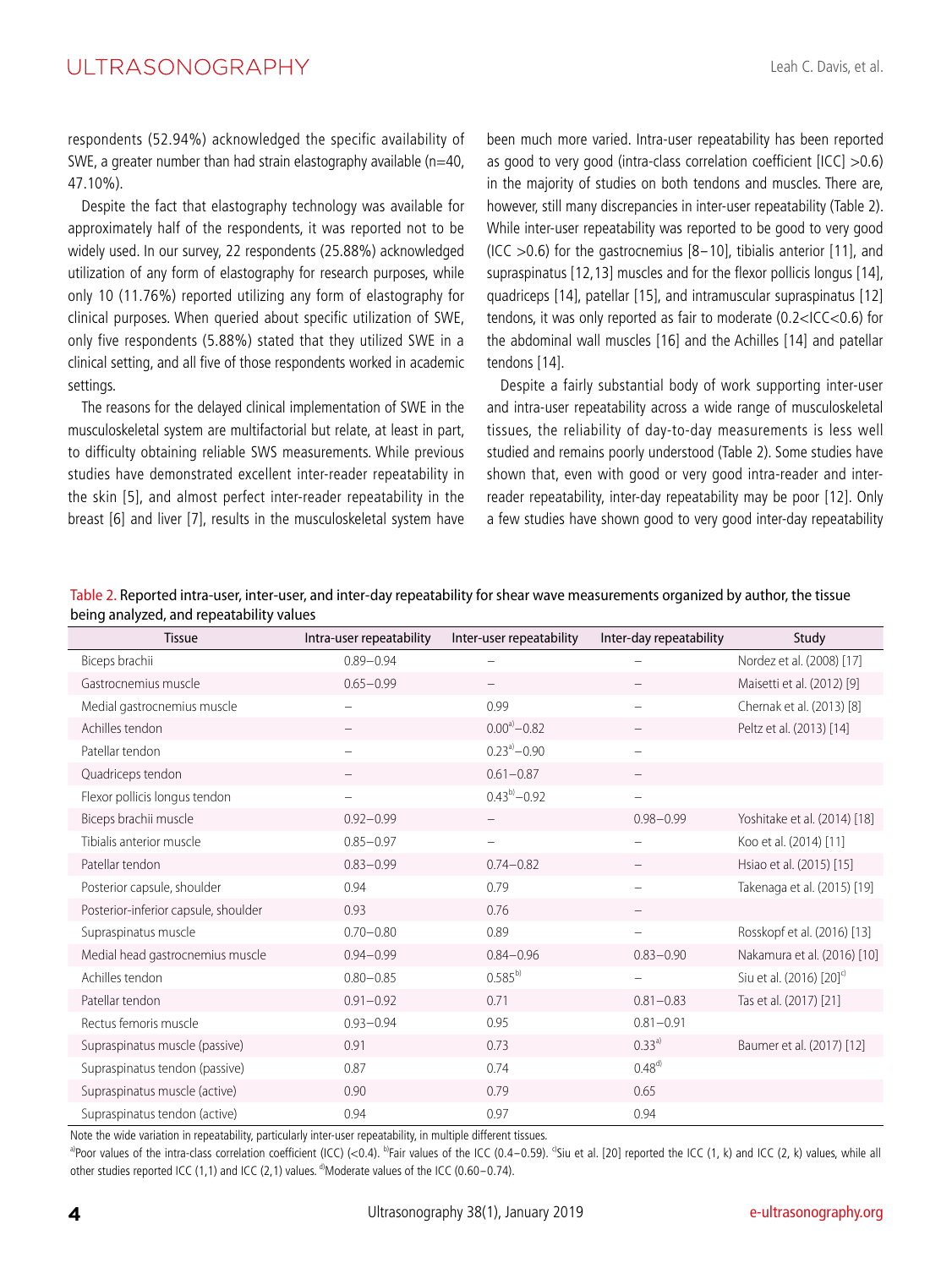$(ICC > 0.6)$  for the medial gastrocnemius [10], rectus femoris [21], and supraspinatus [12] muscles and the patellar [21] and intramuscular supraspinatus [12] tendons.

As an emerging technology, there is significant variation in the study design, study implementation, and, not surprisingly, published results of SWE research. Additionally, SWE measurements made using standardized ultrasound phantoms with standardized methods demonstrated statistically significant differences in SWS estimations among systems and depending on the depth of the object [3]. Given these inconsistencies, it is not surprising that SWE has not made any permanent inroads into mainstream musculoskeletal imaging.

### Challenges Inherent to Musculoskeletal Tissue

#### Musculoskeletal Tissue Heterogeneity

The background tissues in body systems where SWE is widely used and accepted, such as the liver, skin, and breast, are relatively homogeneous when compared to tissues in the musculoskeletal system. One possible explanation for discrepancies in SWE measurements in the musculoskeletal system is the inherent heterogeneity of musculoskeletal tissues. Individual skeletal muscle fibers are surrounded by endomysium, organized into fascicles that are surrounded by perimysium, and grouped into a muscle belly that is surrounded by epimysium. Nerve, arteries, veins, and lymphatic vessels course between muscle fascicles throughout the muscle. This intramuscular vasculature has been shown to affect SWE measurements, with higher measured SWS values around vessels than in other areas of the medial head gastrocnemius muscle; the vasculature also alters color maps, with more variation in color maps when vessels are included in the field of view [22]. These findings are exacerbated on short-axis imaging, as vessels are more difficult to visualize and may be inadvertently included in the field of view.

Traditionally in musculoskeletal imaging, long-axis and shortaxis images are obtained in relation to the structures being imaged. Depending on the specific muscle of interest, the individual muscle fibers may be parallel or obliquely oriented in relation to the long axis of the muscle. In pennate muscles, an aponeurosis runs along the superficial margins of the muscle, attaching the muscle to the tendon. If all muscle fascicles are on the same side of the tendon, the muscle is classified as a unipennate muscle. If, however, there is a single central tendon with muscle fascicles on both sides of the tendon tissue, the muscle is classified as bipennate, and if there are multiple central tendons with multidirectional muscle fibers, it is classified as multipennate. Given these variations in muscle architecture, the orientation of the transducer while positioned for long-axis imaging of the muscle belly may result in "off-axis" or oblique imaging of individual muscle fibers, a factor that may affect

shear wave measurements.

#### Background Tissue Activity

Although not widely studied, the underlying state of the muscle or tendon may affect SWS measurements. While the stiffness of muscles increases during contraction, probably due to increased cross-bridge formation [18], underlying edema or inflammation may also affect SWS measurements. Most SWE studies have been performed on passive muscles and tendons, but some studies have focused on changes in SWS measurements with muscle activation and have demonstrated a linear relationship between increasing SWS measurements and progressive isometric contraction of the biceps brachii, suggesting that SWE is a feasible modality for quantifying muscle stiffness [17,18,23].

While differences in SWS measurements have been observed between active and passive muscles, the exact relationship remains unclear [8,24]. Interestingly, a study by Baumer et al. [24] measured SWS in the supraspinatus tendon and muscle at rest (passive) and with minimal muscle activation (slight abduction of the arm). They found that the active SWS measurements were greater than the passive SWS measurements in both the muscle and tendon, in agreement with previously published studies. In addition, while both passive and active repeatability measurements on a single day were very good, there was only fair repeatability in passive tissue from day to day. In contrast, active tissue displayed much greater dayto-day repeatability. While the reasons for the variations in passive tissue SWS measurements are not fully understood, it is possible that passive tissue may be more sensitive to changes in mechanical loading associated with activities of daily living; standardizing this from day to day may not be feasible and may account for the dayto-day variations in measurements. It is possible that mild activation of the muscle and tendon helps standardize the tissue state, resulting in improved day-to-day repeatability, which could possibly increase the accuracy of longitudinal studies.

#### Tissue Depth and Overlying Soft Tissues

Several studies have investigated the effect of tissue depth on SWS measurements. An in vivo study [25] demonstrated that the average SWS in the vastus lateralis muscle did not change with imaging depth within the muscle, although the variance within the ROI increased as depth increased. Another study by Dillman et al. [26] revealed that phantoms with SWS measured between 0.5 and 3 m/sec showed little change in SWS measurements with changes in depth.

To illustrate and expand upon these findings, we created a "soft" (5% gelatin) and a "stiff" (10% gelatin) phantom using water, unflavored gelatin, and psyllium hydrophilic mucilloid fiber, as detailed by Bude and Adler [27]. The phantoms were then imaged,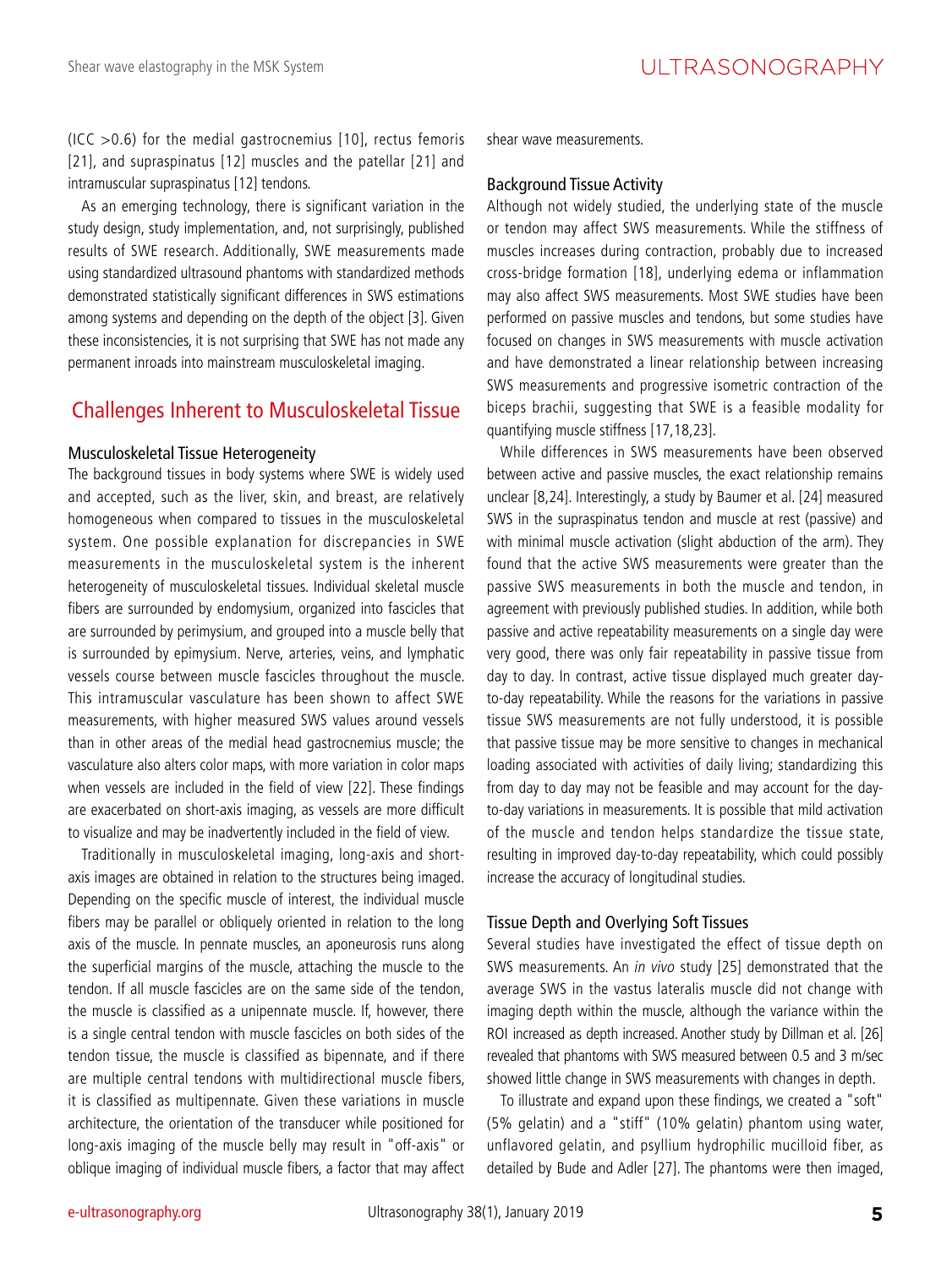with the deepest aspect of the ROI box positioned from 3 to 6 cm, at 1 cm increments (Fig. 2A-D). The average SWS measured in the "soft" phantoms was 1.90 m/sec, a SWS that has been observed in passive muscle [10,12,13]. The average SWS measured in the "stiff" phantoms was 3.97 m/sec, a SWS that has been observed in active muscle or smaller tendons [12].

The soft phantom showed little change in SWS with increasing depth, although some variability in color was seen in the deeper ROI

images. To confirm that this slight change in variability was related to depth of ROI and not settling of components of the phantom during preparation, the phantom was flipped 180° (Fig. 2E) and reimaged. The results when the ROI was positioned over the same physical area, but closer to the transducer, demonstrated that the measurement errors in the phantom were indeed a function of depth and not a feature of phantom inhomogeneity.

The stiff phantom showed similar color maps with superficial



Fig. 2. Multiple shear wave elastography color maps of a soft phantom, whose shear wave speed (SWS) was consistent with passive muscle (average SWS 1.90 m/sec, 5% gelatin), with the region of interest (ROI) box centered at depths of 2 cm (A), 3 cm (B), 4 cm (C), and 5 cm  $(D)$ .

There is relatively uniform color in the superficial ROI (A, B), with a slight, progressive increase in color variability in the deeper ROI (C, D). To confirm that the variability was related to depth and not inherent to the phantom, the phantom was flipped 180° and an additional color map was obtained (E), which demonstrated uniform color.



Fig. 3. Multiple shear wave elastography color maps of a hard phantom, whose shear wave speed (SWS) was consistent with active muscle, (average SWS 3.97 m/sec, 10% gelatin), with the region of interest (ROI) box centered at depths of 2 cm (A), 3 cm (B), 4 cm (C), and 5 cm  $(D)$ .

The images demonstrate color variability at the deepest margins of the ROI, starting at a depth of approximately 4 cm (B), which progressively worsened with deeper positioning of the ROI (C, D). To confirm that the variability was related to depth and not inherent to the phantom, the phantom was flipped 180° and an additional color map was obtained (E), which demonstrated uniform color.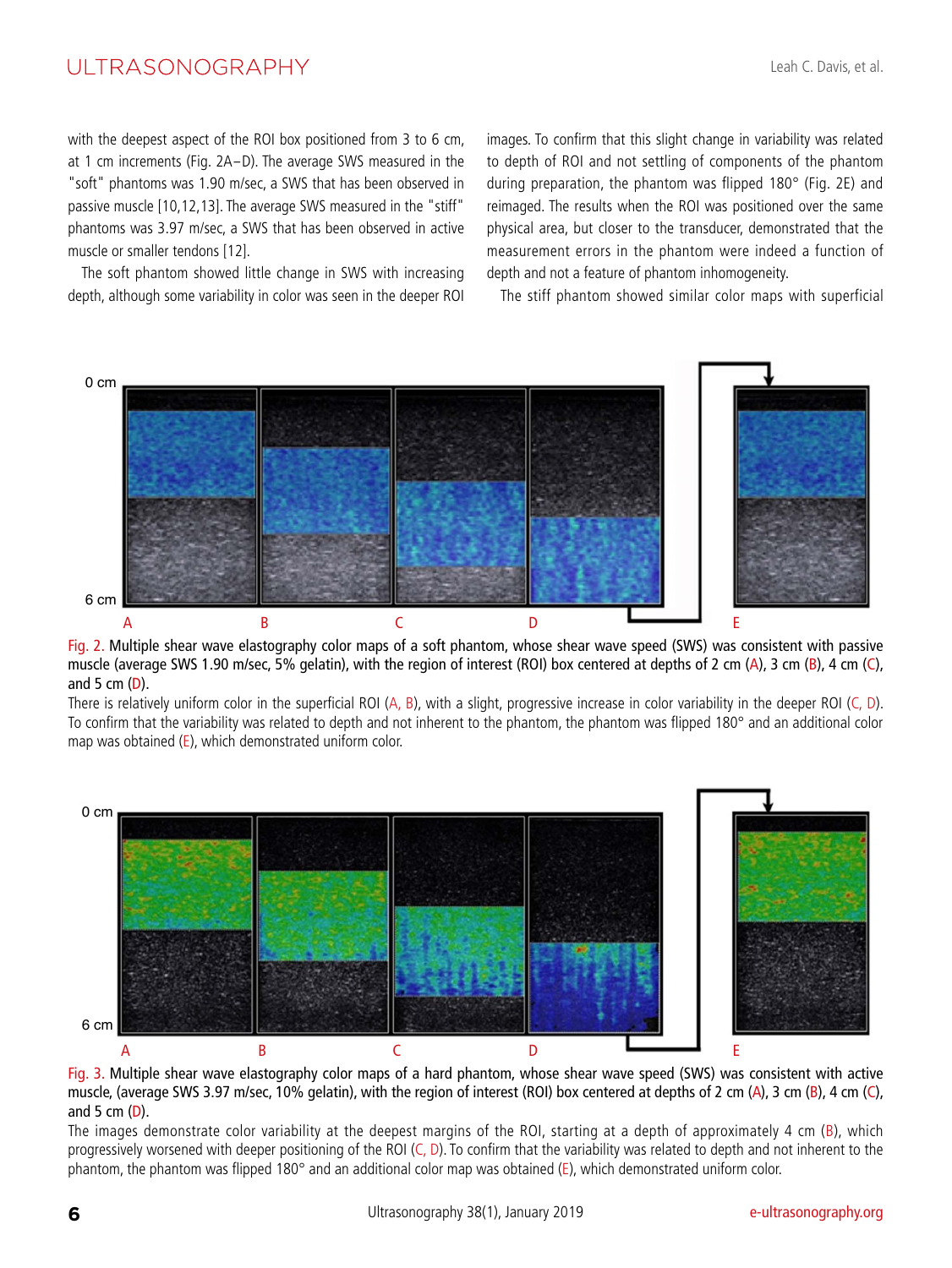positioning of the ROI (Fig. 2A, B), but variation in color was apparent when the ROI was positioned at 5 cm (Fig. 3C) and the SWS field changed almost completely at 6 cm (Fig. 3D). Again, to confirm that these changes were related to depth, and not settling of components of the phantom during preparation, the phantom was flipped 180° (Fig. 3E) and reimaged. The ROI positioned over the same physical area, but closer to the transducer, demonstrated that the measurements in the phantom were indeed a function of depth and not a feature of phantom inhomogeneity.

From these studies we can conclude that, in a phantom whose SWS was consistent with passive muscle, there was little to no effect of increasing depth on SWS measurements. A cadaveric study by Hatta et al. [28], in which the SWS of the supraspinatus was measured as overlying tissues were sequentially removed, also revealed no influence of overlying tissues on SWS measurements, further supporting the lack of influence on passive tissues. In a phantom whose SWS is consistent with active muscles or mediumsized tendons, however, artifactual changes in the SWS field begin at depths of  $\sim$ 4 cm; thus, although the depth of a passive muscle may not affect SWS, the influence of stiffer superficial layers is not yet fully understood.

#### Underlying Osseous Structures

In addition to the heterogeneity of musculoskeletal tissues, the tissues being imaged often directly overlie osseous structures,

introducing an additional challenge to the acquisition of SWS measurements. While this seems to be a persistent obstacle in the musculoskeletal system and cannot be completely eliminated, the interference of underlying bones can be decreased by modifying the position of the patient and transducer.

Reflection artifacts are most easily identified when tissues are in a passive state. Long-axis B-mode imaging of the insertional supraspinatus tendon, as seen in Fig. 4A, and the corresponding color map, as seen in Fig. 4B, reveal inhomogeneity in SWS measurements within the supraspinatus tendon and overlying deltoid muscle, with low SWS (blue) and high SWS (red) measurements present in the same muscle and tendon. While it is possible that inhomogeneity such as this could be real, the linear alignment of these changes suggests that it represents a reflection artifact. This observation is based upon the fact that the image was obtained with the subject in the Crass position (shoulder internally rotated and slightly extended, elbow flexed 90°, forearm pronated and positioned behind the back). In this position, the deltoid is in a resting state and, barring substantial muscular pathology, is expected to exhibit relatively uniform SWS. Furthermore, the red and green colored areas are seen in the areas directly above prominent convex bony features, an area that we have termed the "reflective corridor" (Fig. 4C, corridor outlined in interrupted red lines). In this case, the displacement field generated by the SWE is substantially disrupted, such that even in areas between the main reflective



#### Fig. 4. Long-axis B-mode imaging of the insertional supraspinatus tendon and the corresponding color maps of shear wave elastography.

Gray-scale sonographic image of the insertional supraspinatus tendon (A), demonstrating the overlying deltoid muscle and the bony acoustic landmark of the underlying greater tuberosity with the patient in the typical Crass position (far internal shoulder rotation, flexed elbow, pronated forearm) and the transducer oriented along the long axis of the tendon. Color maps produced during shear wave elastography imaging of the same region (B, C) demonstrate some vertical, linear bands of signal abnormality in the supraspinatus tendon and deltoid muscle, extending to the superficial soft tissues which are contained within dashed parallel lines in C. While these changes could represent inhomogeneity of tendon/muscle, the linear pattern of signal change and the focal osseous convex margins deep to these areas, depicted by red circles in C, suggest that the signal changes were artifactual, representing a "reflective corridor."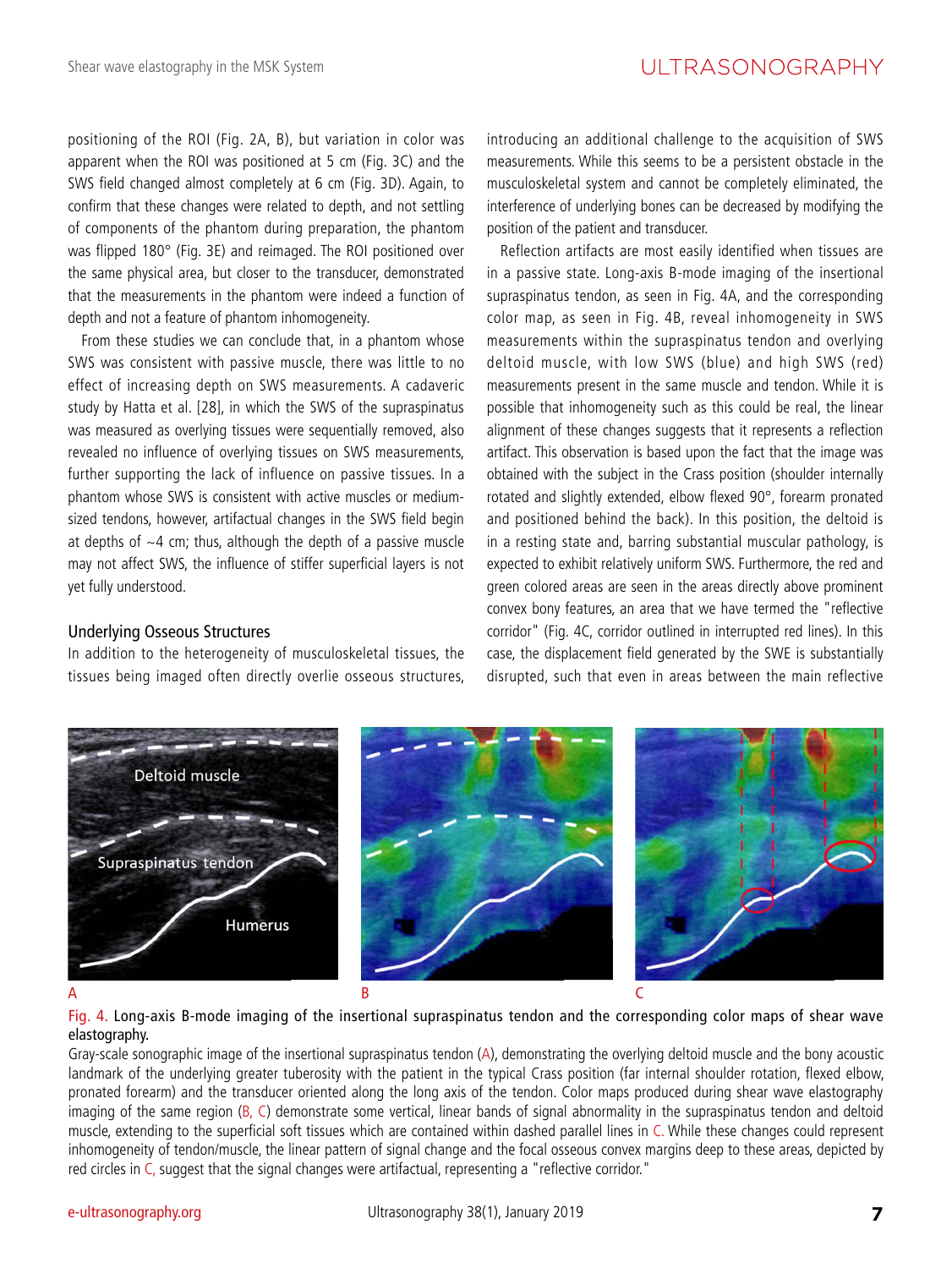corridors, the accuracy of the measurements may be unreliable.

Fortunately, this reflection artifact can be minimized. In our experience, convex surfaces generate the most substantial interruptions to the displacement field, while concave surfaces tend to generate more localized disruptions, although this has not yet been fully evaluated. While it may be impossible to eliminate reflection entirely, depending on the tissue being observed, it may be possible to shift the reflection corridor to a less important area within the field of view. For example, in Fig. 5, the transducer orientation was changed slightly to view the supraspinatus tendon insertion site in a non-traditional, slightly oblique orientation. With this slight change in the transducer position, the underlying bony backdrop was minimized, as the convex superficial bony margins were shifted to the periphery of the field of view. The images in Fig. 5 are from the same subject as above and nicely illustrate how the corresponding SWE image is much more homogeneous in both the supraspinatus tendon and overlying deltoid muscle. Often, as in this case, the convex bony features are not entirely avoidable, but can be shifted to the lateral margins of the ROI, creating usable, reliable data within the area between the reflective corridors.

Admittedly, even these optimized images demonstrate inhomogeneity, as shown by the presence of some subtle streaks inside the tendon that may be artifactual and related to reflection; however, smaller reflections like these may be eliminated as machine settings and imaging algorithms continue to advance.

### Potential Pitfalls and Technical Considerations

#### Transducer Positioning

The position of the ultrasound transducer is a modifiable variable that should be considered when performing SWE. Shear waves propagate more readily along muscle fibers when the transducer is oriented longitudinally, rather than perpendicular or at a 45° oblique angle [29,30] to the tendon, and SWE measurements obtained parallel to the muscle fibers increase, as expected, with increasing tensile load [29].

Chino et al. [22] obtained transverse and longitudinal shear wave measurements of the biceps brachii, a unipennate muscle, and the medial head gastrocnemius, a bipennate muscle. The results from these studies demonstrated more similar measurements in the transverse and longitudinal planes when scanning the medial head gastrocnemius and more variable measurements when scanning the biceps brachii. The differences in measurements were likely related to the underlying muscle fiber orientation, as shear waves propagate more quickly along the parallel (unipennate) muscle fibers of the biceps brachii, resulting in high SWS when imaged in the longitudinal plane and a significantly lower SWS when imaged in the transverse plane. Conversely, the muscle fibers of the medial head gastrocnemius are oriented oblique to the central tendon, and are therefore obliquely oriented in both the traditional longitudinal and transverse imaging planes. Consequently, the medial head



#### Fig. 5. Oblique-axis B-mode imaging of the insertional supraspinatus tendon and the corresponding color maps of shear wave elastography.

Gray-scale sonographic image of the insertional supraspinatus tendon (A), the overlying deltoid muscle, and the bony acoustic landmark of the underlying greater tuberosity with the patient in the typical Crass position (far internal shoulder rotation, flexed elbow, pronated forearm), but with the transducer orientation slightly oblique to the long axis of tendon. Color maps produced during shear wave elastography imaging of the same region (B, C) again demonstrate some vertical, linear areas of inhomogeneity, contained within dashed parallel lines in C, located superficial to focal osseous convex margins, depicted by red circles in C. When compared to the images in Fig. 4, the signal changes in these images are much less pronounced and the "reflective corridors" are shifted to the lateral margins of the field of view, minimizing their effect on shear wave speed measurements.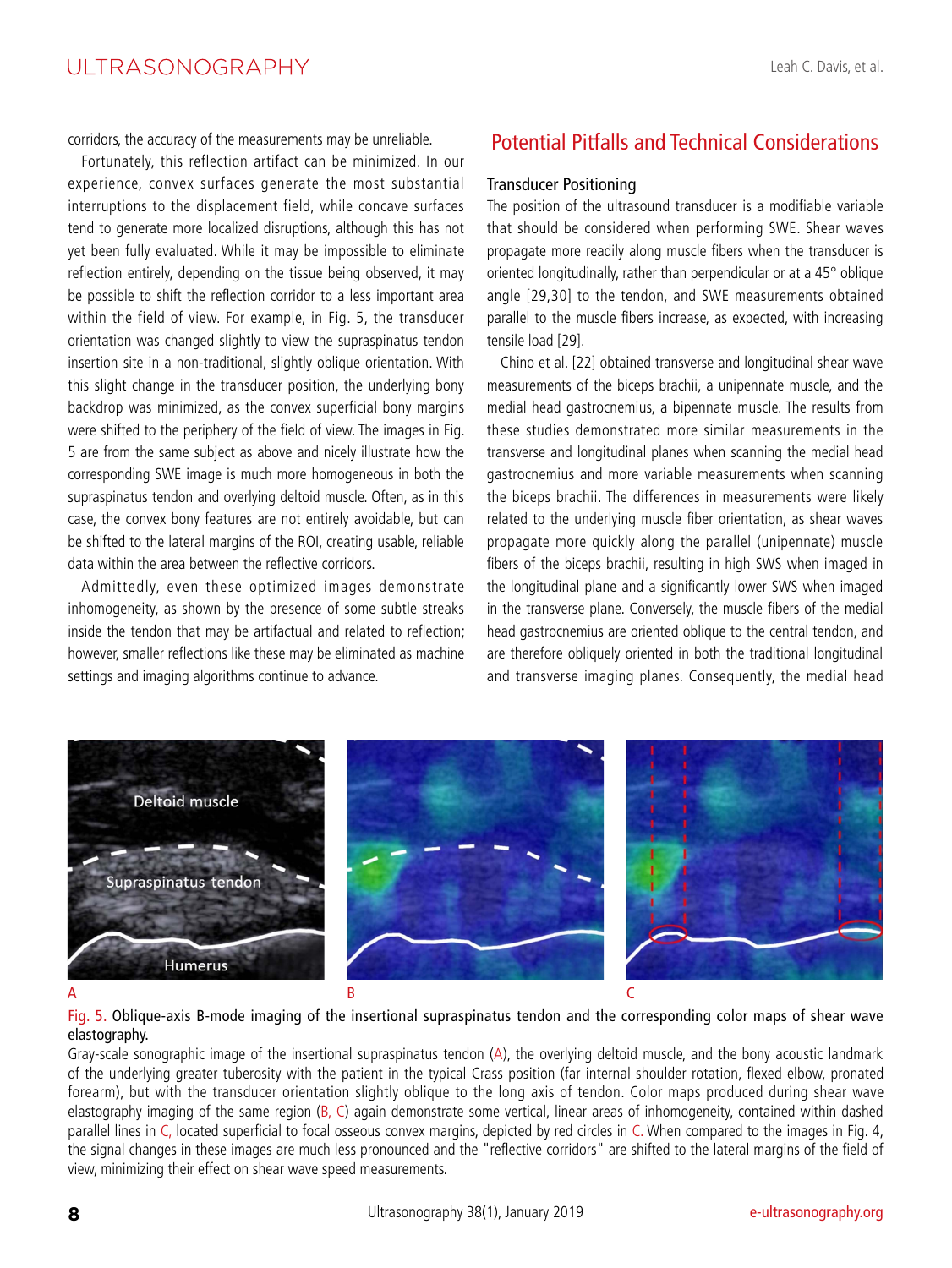gastrocnemius SWS measurements were more similar in the longitudinal and transverse planes.

The importance of longitudinal probe positioning has since been confirmed for the medial gastrocnemius, rectus femoris, biceps brachii, and rectus abdominus muscles, where images obtained with the transducer positioned transverse (or perpendicular) to the long axis of the muscle demonstrated lower image stability (i.e., increased color distribution throughout the image) than those obtained with the transducer positioned longitudinal (or parallel) to the long axis of the muscle [22].

#### Transducer Pressure

During traditional ultrasound scanning, the transducer applies firm, consistent pressure to the skin surface. When working with SWE, however, transducer pressure should be avoided or standardized as applied pressure compresses tissues below the surface. Tissue compression increases SWS measurements in all tissues, but the effect is particularly important in soft tissues where an increase in compression of  $\sim$ 10% doubles SWS measurements [31]. In order to standardize measurements and avoid this induced variability in SWS measurement, consistent, light transducer pressure or a mounted transducer should be used during SWE imaging.

#### Patient Positioning

A good understanding of the functional musculoskeletal unit being imaged is important in SWE of the musculoskeletal system, specifically related to the strain behavior of soft tissues relative to joint position. Several studies have correlated increased



Fig. 6. Diagram illustrating an ultrasound probe that was fixed in place, a gel phantom that was also fixed in place (outlined by a rectangle) and the resultant shear wave elastography color map. In this case, the shear wave elastography color map is fairly uniform, with an average variance of 0.42 m/sec and a measured shear wave speed of 3.97 m/sec.



Fig. 7. Diagram illustrating an ultrasound probe that was fixed in place, with the same gel phantom as in Fig. 6, with induced motion indicated by horizontal arrows, and the resultant shear wave elastography color map of the same phantom. In this case, the shear wave elastography color map demonstrates nonuniformity, with the variance more than doubling to 0.86 m/sec and the shear wave speed dropping to 3.32 m/sec.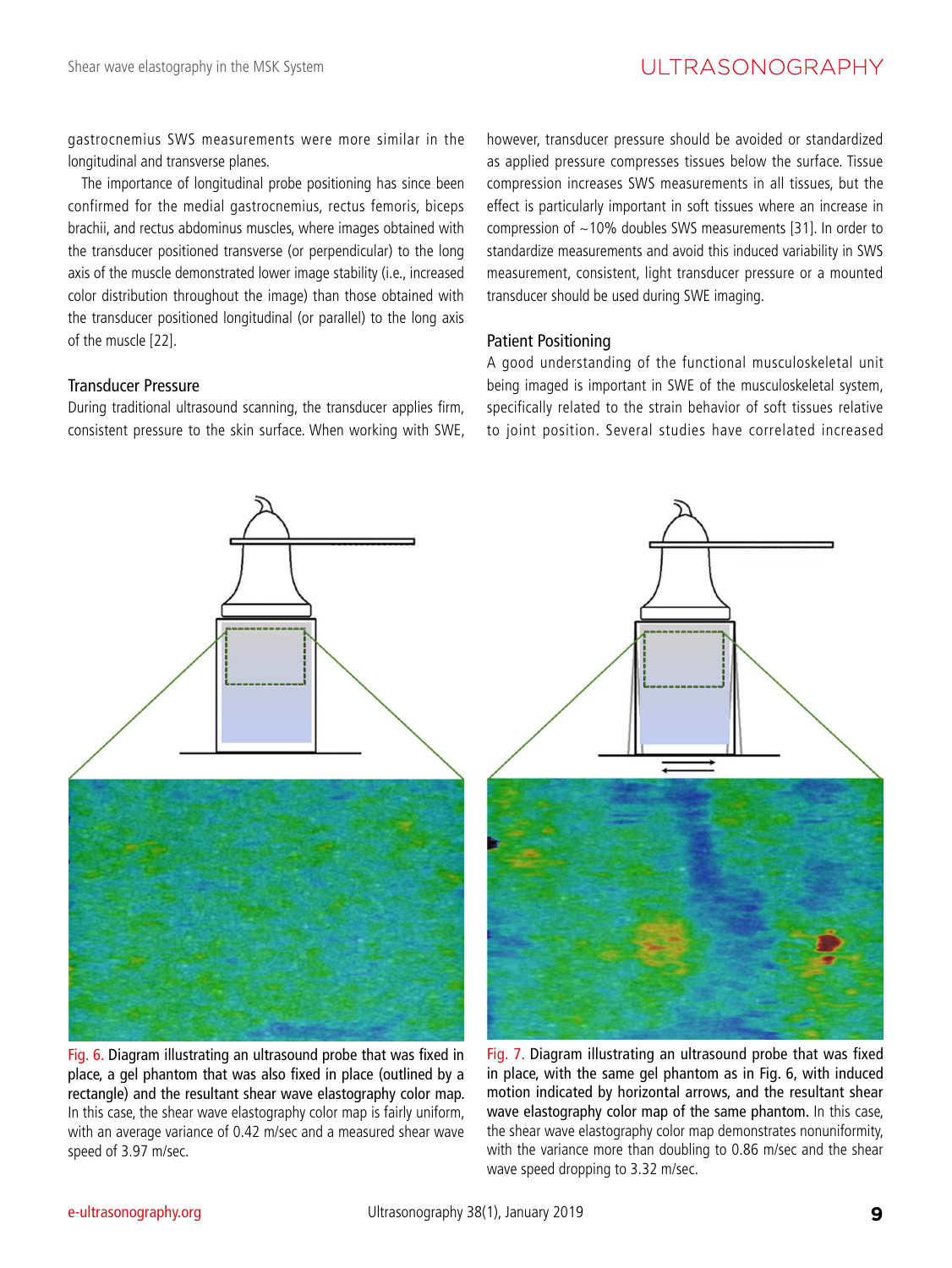tension in the tissue with increased SWS measurements [23,32- 35]. In a cadaveric study, a large increase in strain over a small range of flexion was observed in the patellar tendon. Specifically, when flexion minimally increased from 20° to 30°, strain disproportionately increased from  $\sim$  2% to  $\sim$  6%. The same study also documented fairly static strain in the patellar tendon from 30° to 50° flexion, which is an important detail to remember when studying this tendon [36].

As SWS measurements vary with changes in tissue state, and alterations in joint position result in changes in tissue state, it is likely that SWS changes are affected by joint position, although this information has not been integrated into clinical imaging, to our knowledge. A more rigorous study of the interactions among tissue strain, joint position, and SWS measurements is necessary to draw a firm conclusion, but the current evidence suggests that joint positions that display rapid strain changes are not ideal positions for SWE imaging.

#### Decreasing Motion

One of the primary artefacts that may appear in SWE relates to movement. This motion artifact can either be due to movement of the probe relative to the subject (user-induced) or movement of the tissue relative to the probe (subject-induced). Motions that can

influence SWS readings can be as subtle as a muscle twitch during the acquisition sequence. Regardless of the origin, motion has an impact on the quantitative results obtained during SWE imaging.

To demonstrate the effect of a small movement on the SWS field calculations, a simple study using a "soft" gelatin phantom (5% gelatin) was performed. In the first condition, both the phantom and the ultrasound probe were fixed in place and several SWE images were acquired (Fig. 6). In these trials, the phantom appeared to be fairly uniform, with an average SWS of 3.97 m/sec and an average intra-image variance (standard deviation/mean) of 0.42 m/sec. In the second condition, the probe was held fixed in place, but a small amount of motion was induced in the gelatin by generating a smallmagnitude translation at the end furthest from the probe (Fig. 7). In this case, the SWS field demonstrated areas of high and low SWS where none had been observed before the induced motion. This motion altered SWS substantially, with the average SWS dropping to 3.32 m/sec and the intra-image variance more than doubling to 0.86 m/sec.

The characteristics observed in this simple study have also been observed during in vivo trials from motions as simple as a deep breath or a palpable muscle spasm. It is important to realize the possibility of this artifact and to control for it as best as possible. Multiple images taken with the participant and user both aiming to remain still will help eliminate motion artifacts. Furthermore,

| Table 3. Summary of challenges encountered in SWE imaging of the musculoskeletal system, with suggestions for avoiding or |  |
|---------------------------------------------------------------------------------------------------------------------------|--|
| minimizing each challenge                                                                                                 |  |

| Challenge                                  | Suggestion                                                                                                                                                                                                                                                                                                                                                              |
|--------------------------------------------|-------------------------------------------------------------------------------------------------------------------------------------------------------------------------------------------------------------------------------------------------------------------------------------------------------------------------------------------------------------------------|
| Tissue depth and overlying soft<br>tissues | In tissue (either phantom or cadaveric) whose SWS is consistent with passive muscle, there is little to no effect of<br>increasing depth on SWS measurements (Hatta).<br>The influence of stiffer superficial tissue layers remains unknown.                                                                                                                            |
| Background tissue activity                 | There is a linear relationship between increasing SWS measurements and progressive isometric contraction of the<br>biceps brachii, suggesting that SWE is a feasible modality for quantifying muscle stiffness (Yoshitake, Yavuz, Nordez).<br>Mild activation of the muscle may help standardize the tissue state, resulting in improved day-to-day repeatability.      |
| Underlying osseous structures              | Vertical, linear signal change overlying focal osseous convex margins likely represent "reflective corridors."<br>Consider shifting the orientation or the transducer slightly to move the convex osseous margins to the peripheral<br>margins of the field of view, which may minimize their impact on SWS measurements.                                               |
| Transducer positioning                     | Long-axis imaging improves visualization of intramuscular vasculature, which should be excluded from SWS<br>measurements when possible (Chino).<br>Knowledge of the muscle architecture may allow for improved transducer positioning for long-axis imaging of muscle<br>fascicles, although this may not be possible in multipennate muscles.                          |
| Transducer pressure                        | SWS measurements can be altered by transducer pressure; very light pressure may minimize these changes.                                                                                                                                                                                                                                                                 |
| Patient positioning                        | Strain of a tendon affects SWS measurement and even small changes in joint position may result in large changes in<br>strain (Sheehan).<br>SWS changes related to strain appear to be less significant when the tissue is under no strain or very high strain.<br>Consider placing participants in a position where there is either no tension or clearly high tension. |
| Decreasing motion                          | Both subject-induced and operator-induced motion affects SWS measurements.<br>Consider obtaining multiple images with the participant and user both aiming to remain still.<br>Analysis of repeated images will help identify any trials where an involuntary motion did occur.                                                                                         |

SWE, shear wave elastography; SWS, shear wave speed.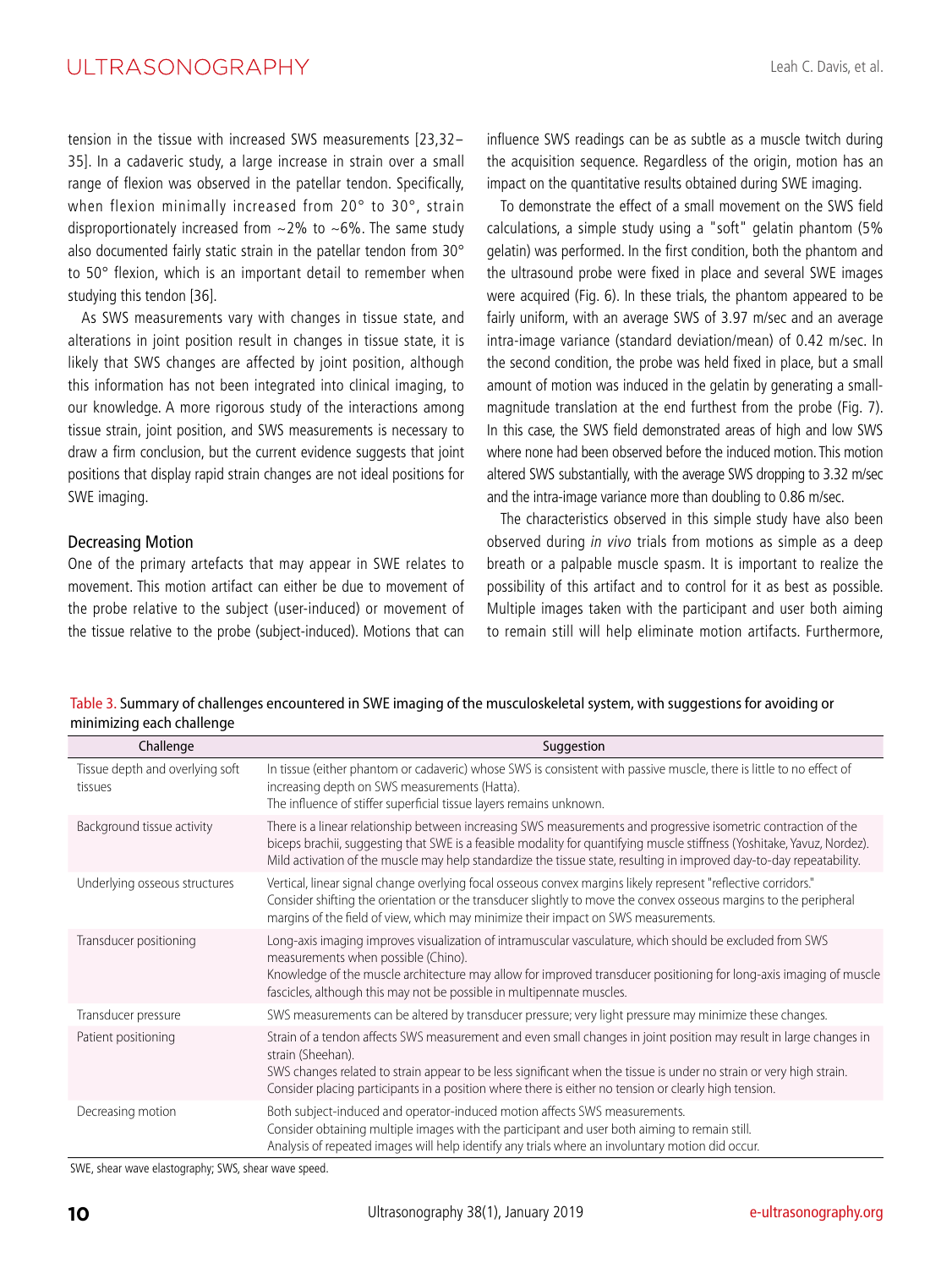repeated imaging will help identify any trials where an involuntary motion did occur, as shown either by an image appearing different from the other trials or by the SWS being different. As in other imaging modalities, it may be good practice to ask participants to inhale and hold their breath for the duration of each image acquisition.

### Data Analysis and Reporting Suggestions

#### "Shear Wave Speed" versus "Tissue Elasticity"

The calculation of tissue elasticity is based upon the assumptions that the soft tissues are elastic, incompressible, homogeneous, and isotropic [3]. The SWS measured during SWE is only a portion of the calculation of the Young modulus, which is needed to determine tissue elasticity, as  $E=3\mu=3\textrm{pc}^{-2}$ , where E=the Young modulus,  $\mu$ =the shear modulus,  $p$ =tissue density, and cT=the speed of transversely propagated waves, or shear waves [37]. With this relationship, unless the tissue density is 1 g/mm<sup>3</sup>, the SWS does not correspond exactly with the Young modulus [3]. The musculoskeletal system, with its viscoelastic, heterogeneous, anisotropic tissues, presents inherent challenges to calculating tissue elasticity using the Young modulus. As a result, SWE measurements in the musculoskeletal system should be presented in terms of SWS (m/ sec), rather than tissue elasticity (kPa).

### Conclusion

SWE, while promising in theory, requires further advances in technology and a better understanding of image acquisition before it can reliably be used for musculoskeletal imaging. The musculoskeletal system is composed of heterogeneous, anisotropic tissue, including muscles as well as complex muscle-tendonenthesis-bone interfaces that make the implementation of SWE challenging. Many of the stumbling blocks encountered during musculoskeletal SWE imaging are readily recognizable and can be overcome or minimized (Table 3); however, the effects of some obstacles on qualitative results are still not fully understood, despite ongoing research.

Continued collaboration between researchers and clinicians may enable the development of standardized imaging protocols and positions and may elucidate the causes of (and solutions for) imaging artifacts. Additionally, advancements in SWE transducer technology and more widespread distribution of SWE-capable machines may allow for a wider range of data acquisition.

ORCID: Leah C. Davis: https://orcid.org/0000-0003-4403-1098; Timothy G. Baumer: https://orcid.org/0000-0002-7722-0285; Michael J. Bey: https://orcid.org/00000002-2638-5979; Marnix van Holsbeeck: https://orcid.org/0000-0001-5756-5617

#### Conflict of Interest

Siemens Healthcare provides Marnix van Holsbeeck with ultrasound equipment. All other authors have no competing interests.

### References

- 1. Kane D, Grassi W, Sturrock R, Balint PV. A brief history of musculoskeletal ultrasound: from bats and ships to babies and hips. Rheumatology (Oxford) 2004;43:931-933.
- 2. Nazarian LN. The top 10 reasons musculoskeletal sonography is an important complementary or alternative technique to MRI. AJR Am J Roentgenol 2008;190:1621-1626.
- 3. Ryu J, Jeong WK. Current status of musculoskeletal application of shear wave elastography. Ultrasonography 2017;36:185-197.
- 4. Jeong WK, Lim HK, Lee HK, Jo JM, Kim Y. Principles and clinical application of ultrasound elastography for diffuse liver disease. Ultrasonography 2014;33:149-160.
- 5. Sun Y, Ma C, Liang X, Wang R, Fu Y, Wang S, et al. Reproducibility analysis on shear wave elastography (SWE)-based quantitative assessment for skin elasticity. Medicine (Baltimore) 2017;96:e6902.
- 6. Cosgrove DO, Berg WA, Dore CJ, Skyba DM, Henry JP, Gay J, et al. Shear wave elastography for breast masses is highly reproducible. Eur Radiol 2012;22:1023-1032.
- 7. Suh CH, Kim SY, Kim KW, Lim YS, Lee SJ, Lee MG, et al. Determination of normal hepatic elasticity by using real-time shearwave elastography. Radiology 2014;271:895-900.
- 8. Chernak LA, DeWall RJ, Lee KS, Thelen DG. Length and activation dependent variations in muscle shear wave speed. Physiol Meas 2013;34:713-721.
- 9. Maisetti O, Hug F, Bouillard K, Nordez A. Characterization of passive elastic properties of the human medial gastrocnemius muscle belly using supersonic shear imaging. J Biomech 2012;45:978-984.
- 10. Nakamura M, Ikezoe T, Umegaki H, Kobayashi T, Nishisita S, Ichihashi N. Shear elastic modulus is a reproducible index reflecting the passive mechanical properties of medial gastrocnemius muscle belly. Acta Radiol Open 2016;5:2058460115604009.
- 11. Koo TK, Guo JY, Cohen JH, Parker KJ. Quantifying the passive stretching response of human tibialis anterior muscle using shear wave elastography. Clin Biomech (Bristol, Avon) 2014;29:33-39.
- 12. Baumer TG, Davis L, Dischler J, Siegal DS, van Holsbeeck M, Moutzouros V, et al. Shear wave elastography of the supraspinatus muscle and tendon: repeatability and preliminary findings. J Biomech 2017;53:201-204.
- 13. Rosskopf AB, Ehrmann C, Buck FM, Gerber C, Fluck M, Pfirrmann CW. Quantitative shear-wave US elastography of the supraspinatus muscle: reliability of the method and relation to tendon integrity and muscle quality. Radiology 2016;278:465-474.